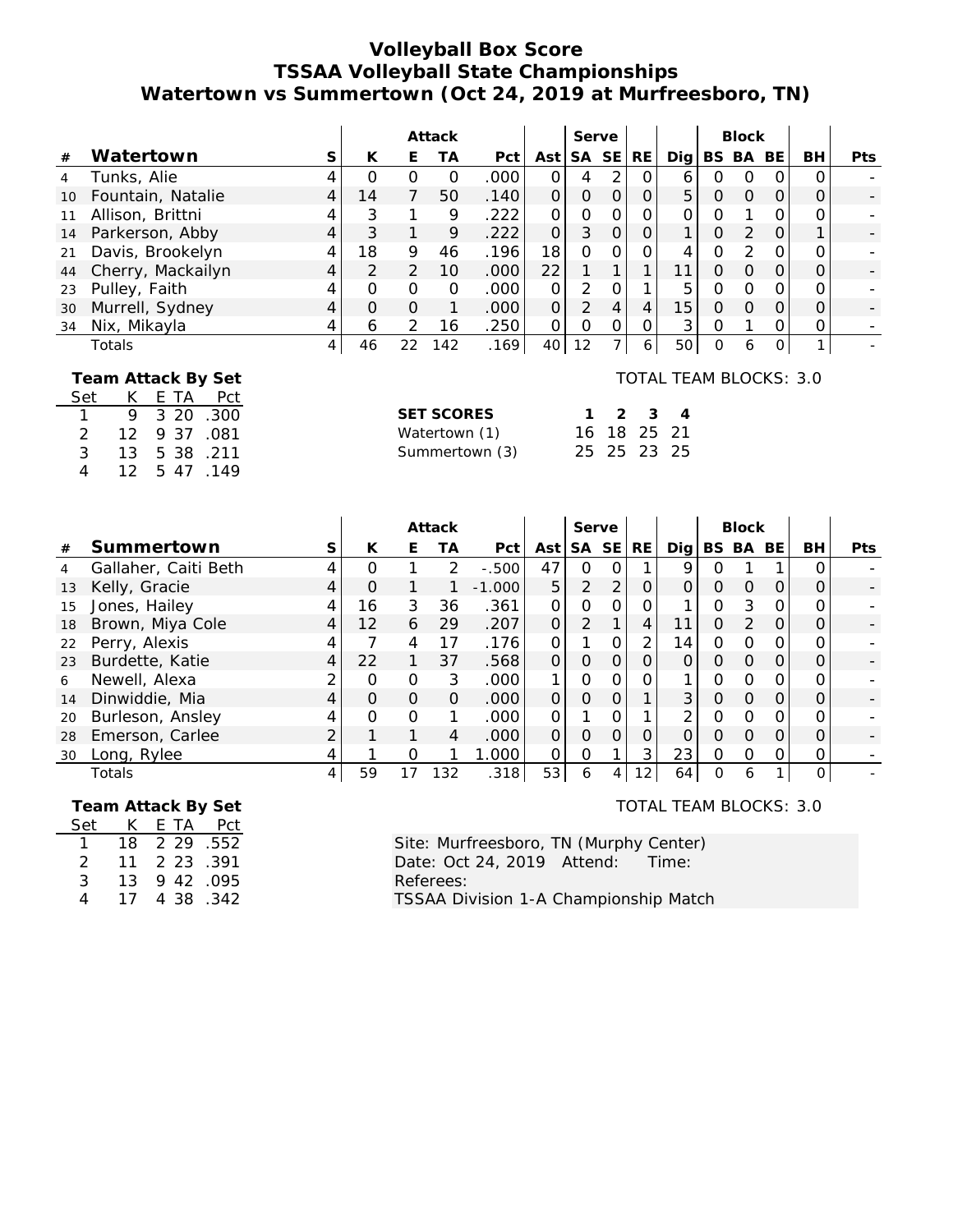### **Play-by-Play Summary (1st set) Watertown vs Summertown (Oct 24, 2019 at Murfreesboro, TN)**

*For SUMMER: Kelly, Gracie/Burdette, Katie; Perry, Alexis/Gallaher, Caiti Beth; Jones, Hailey/Brown, Miya Cole; libero Long, Rylee. For WATERTWN: Davis, Brookelyn/Allison, Brittni; Fountain, Natalie/Cherry, Mackailyn; Parkerson, Abby/Tunks, Alie; libero Murrell, Sydney.* 1-0 [Davis, Brookelyn] Kill by Burdette, Katie (from Kelly, Gracie). 1-1 [Kelly, Gracie] Service error. 2-1 [Murrell, Sydney] Kill by Burdette, Katie (from Gallaher, Caiti Beth). 3-1 [Burleson, Ansley] Service ace (Murrell, Sydney). 3-2 [Burleson, Ansley] Kill by Fountain, Natalie (from Davis, Brookelyn). 4-2 [Nix, Mikayla] Kill by Jones, Hailey (from Gallaher, Caiti Beth). 5-2 [Perry, Alexis] Kill by Brown, Miya Cole (from Gallaher, Caiti Beth). 5-3 [Perry, Alexis] Kill by Nix, Mikayla (from Cherry, Mackailyn). 6-3 [Cherry, Mackailyn] Kill by Jones, Hailey (from Gallaher, Caiti Beth). 6-4 [Gallaher, Caiti Beth] Kill by Davis, Brookelyn (from Cherry, Mackailyn). 7-4 [Parkerson, Abby] Attack error by Davis, Brookelyn. 8-4 [Long, Rylee] Kill by Brown, Miya Cole (from Gallaher, Caiti Beth). 9-4 [Long, Rylee] Attack error by Davis, Brookelyn. 9-5 [Long, Rylee] Kill by Davis, Brookelyn (from Cherry, Mackailyn). 10-5 [Tunks, Alie] Kill by Burdette, Katie (from Gallaher, Caiti Beth). 11-5 [Brown, Miya Cole] Kill by Perry, Alexis (from Gallaher, Caiti Beth). 11-6 [Brown, Miya Cole] Service error. 12-6 [Davis, Brookelyn] Kill by Burdette, Katie (from Kelly, Gracie). 13-6 [Kelly, Gracie] Kill by Brown, Miya Cole (from Gallaher, Caiti Beth). 13-7 [Kelly, Gracie] Kill by Allison, Brittni (from Davis, Brookelyn). 14-7 [Murrell, Sydney] Service error. 15-7 [Burleson, Ansley] Kill by Perry, Alexis. 15-8 [Burleson, Ansley] Attack error by Perry, Alexis. 16-8 [Pulley, Faith] Kill by Jones, Hailey (from Gallaher, Caiti Beth). 17-8 [Perry, Alexis] Kill by Jones, Hailey. *Timeout Watertown.* 18-8 [Perry, Alexis] Attack error by Davis, Brookelyn. 18-9 [Perry, Alexis] Kill by Parkerson, Abby (from Cherry, Mackailyn). 19-9 [Cherry, Mackailyn] Kill by Brown, Miya Cole (from Gallaher, Caiti Beth). 19-10 [Gallaher, Caiti Beth] Kill by Davis, Brookelyn (from Cherry, Mackailyn). 19-11 [Parkerson, Abby] Attack error by Emerson, Carlee. 20-11 [Parkerson, Abby] Kill by Jones, Hailey (from Gallaher, Caiti Beth). 21-11 [Long, Rylee] Kill by Brown, Miya Cole (from Gallaher, Caiti Beth). 22-11 [Long, Rylee] Kill by Burdette, Katie (from Gallaher, Caiti Beth). 23-11 [Long, Rylee] Bad set by Cherry, Mackailyn. 23-12 [Long, Rylee] Kill by Davis, Brookelyn (from Cherry, Mackailyn). 23-13 [Tunks, Alie] Kill by Davis, Brookelyn (from Cherry, Mackailyn). 23-14 [Tunks, Alie] Service ace (Long, Rylee). 23-15 [Tunks, Alie] Bad set by Gallaher, Caiti Beth. 23-16 [Tunks, Alie] Service ace (Perry, Alexis).

- *Timeout Summertown.*
- 24-16 [Tunks, Alie] Kill by Burdette, Katie (from Gallaher, Caiti Beth).
- 
- 25-16 [Brown, Miya Cole] Service ace (Cherry, Mackailyn).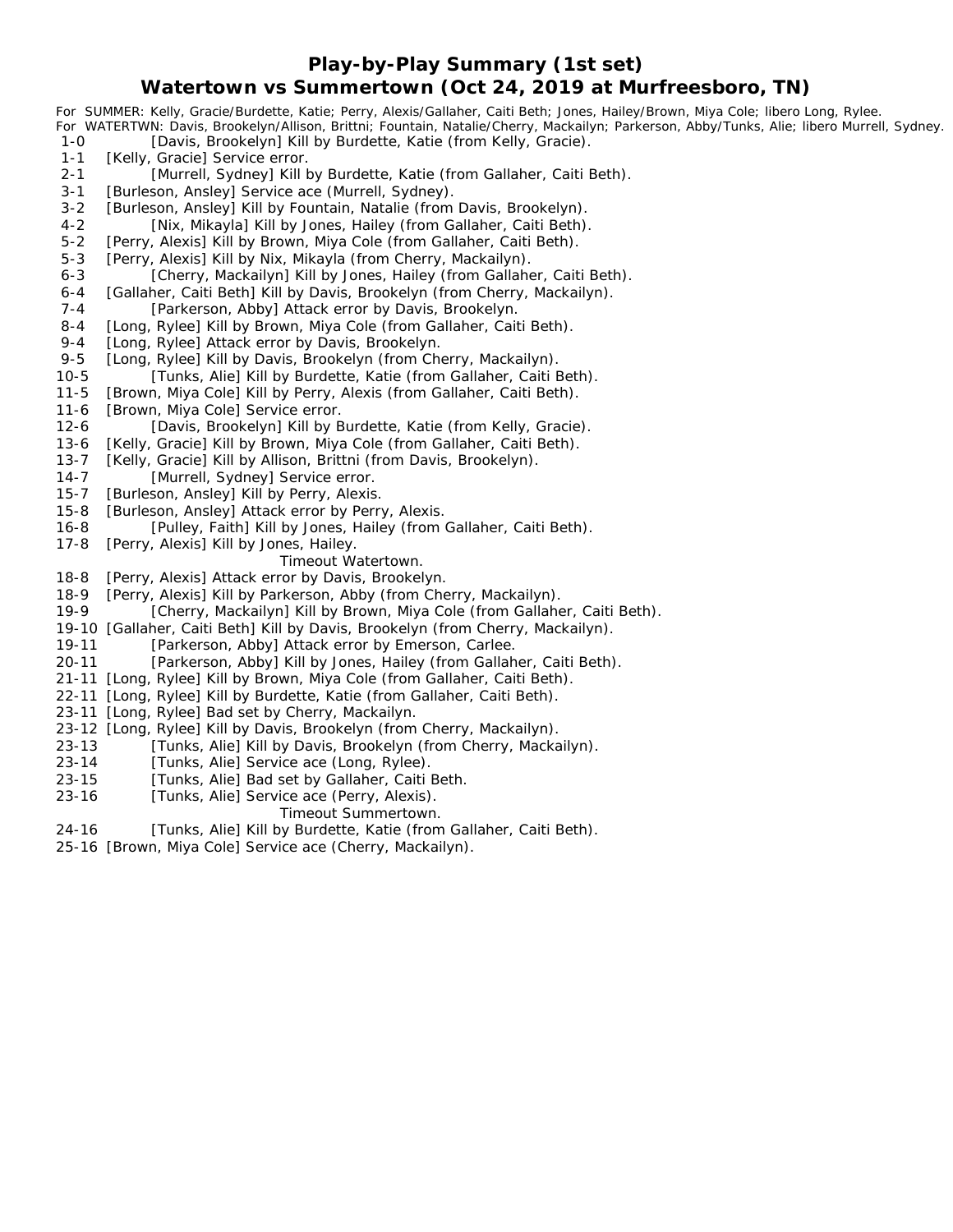## **Volleyball Box Score (1st set only) TSSAA Volleyball State Championships Watertown vs Summertown (Oct 24, 2019 at Murfreesboro, TN)**

|                 |                    |   |          |          | Attack        |       |                | Serve    |          |     |     |                  | <b>Block</b> |          |     |            |
|-----------------|--------------------|---|----------|----------|---------------|-------|----------------|----------|----------|-----|-----|------------------|--------------|----------|-----|------------|
| #               | Watertown          | S | К        | Е        | ТA            | Pct   | Ast l          |          | SA SE    | RE. | Dig |                  | BS BA        | BE.      | BH. | <b>Pts</b> |
| 4               | Tunks, Alie        |   | O        | O        | Ο             | .000  | 0              | 2        | O        | Ο   | 0   | $\left( \right)$ | O            | $\Omega$ |     |            |
| 10 <sup>°</sup> | Fountain, Natalie  |   |          | $\Omega$ | 2             | .500  | 0              | $\Omega$ | $\Omega$ | 0   |     | 0                | $\Omega$     | $\Omega$ |     |            |
| 11              | Allison, Brittni   |   |          | $\Omega$ |               | 1.000 | 0              | 0        | Ο        | 0   | 0   | Ο                | O            | Ω        |     |            |
|                 | 14 Parkerson, Abby |   |          | $\Omega$ | 2             | .500  | $\Omega$       | $\Omega$ | $\Omega$ | 0   | 0   | 0                | $\Omega$     | $\Omega$ |     |            |
| 21              | Davis, Brookelyn   |   | 5        | 3        | 12            | .167  | 2              | 0        | Ο        |     |     | Ω                | O            | Ω        |     |            |
| 44              | Cherry, Mackailyn  |   | $\Omega$ | $\Omega$ | $\Omega$      | .000  | $\overline{7}$ | $\Omega$ | 0        |     | 0   | 0                | $\Omega$     | $\Omega$ |     |            |
| 23              | Pulley, Faith      |   | 0        | O        | 0             | .000  | $\Omega$       | 0        | 0        | 0   | 3   | O                | $\Omega$     | Ω        |     |            |
| 30              | Murrell, Sydney    |   | $\Omega$ | $\Omega$ |               | .000  | $\Omega$       | $\Omega$ |          |     | 4   | $\Omega$         | $\Omega$     | $\Omega$ |     |            |
| 34              | Nix, Mikayla       |   |          | Ω        | $\mathcal{P}$ | .500  | 0              | O        |          |     | 0   | O                | O            |          |     |            |
|                 | Totals             |   | 9        | 3        | 20            | .300  | 9              |          |          | ◠   | 9   | 0                | O            | O        |     |            |
|                 |                    |   |          |          |               |       |                |          |          |     |     |                  |              |          |     |            |

### **Team Attack By Set**

| Set            | K. |    | E TA Pct               |
|----------------|----|----|------------------------|
| 1              | 9  |    | 3 20 .300              |
| 2              | O. |    | 000.000                |
| 3              | 0. |    | $0 \quad 0 \quad .000$ |
| $\overline{4}$ | ∩. | 0. | 0.000                  |

| <b>SET SCORES</b> |  | $1 \t2 \t3 \t4$ |  |
|-------------------|--|-----------------|--|
| Watertown (1)     |  | 16 18 25 21     |  |
| Summertown (3)    |  | 25 25 23 25     |  |

| $\sim$ $\sim$ $\sim$ $\sim$ |  |  |  |
|-----------------------------|--|--|--|

TOTAL TEAM BLOCKS: 0.0

|                |                      |   |          |          | Attack        |          |                 | Serve         |           |          |       |   | <b>Block</b> |           |    |            |
|----------------|----------------------|---|----------|----------|---------------|----------|-----------------|---------------|-----------|----------|-------|---|--------------|-----------|----|------------|
| #              | Summertown           | S | K        | E.       | TА            | Pct      | Ast             | SA            | <b>SE</b> | RE.      | Dia l |   | BS BA        | <b>BE</b> | BH | <b>Pts</b> |
| $\overline{4}$ | Gallaher, Caiti Beth |   | Ω        | O        | 0             | .000     | 14              | Ο             |           | 0        |       | N |              |           |    |            |
| 13             | Kelly, Gracie        |   | $\Omega$ | $\Omega$ | $\Omega$      | .000     | $\overline{2}$  | $\Omega$      |           | O        |       | Ω | $\Omega$     |           |    |            |
| 15             | Jones, Hailey        |   | 5        | $\Omega$ | 9             | .556     |                 | ∩             | O         | 0        |       | 0 | $\Omega$     |           | ი  |            |
| 18             | Brown, Miya Cole     |   | 5        | $\Omega$ | 6             | .833     | 0               |               |           |          |       | 0 | $\Omega$     |           |    |            |
| 22             | Perry, Alexis        |   | っ        |          | 4             | .250     | O               | ი             |           |          | ⌒     | O |              |           |    |            |
| 23             | Burdette, Katie      |   | 6        | $\Omega$ | 8             | .750     | $\Omega$        | $\Omega$      | $\Omega$  | $\Omega$ |       | Ω | $\Omega$     |           |    |            |
| 14             | Dinwiddie, Mia       |   | Ω        | $\Omega$ | $\Omega$      | .000     | O               | ი             |           |          |       | O | $\Omega$     |           |    |            |
| 20             | Burleson, Ansley     |   | Ο        | $\Omega$ | $\Omega$      | .000     | $\overline{O}$  |               | $\Omega$  |          |       | 0 | $\Omega$     | Ο         |    |            |
| 28             | Emerson, Carlee      |   | 0        | ◢        | $\mathcal{P}$ | $-0.500$ | ∩               | O             | $\Omega$  | 0        |       | ი |              |           |    |            |
| 30             | Long, Rylee          |   | Ω        | $\Omega$ | 0             | .000     | ∩               | O             | O         |          |       | ი | $\Omega$     |           |    |            |
|                | Totals               |   | 18       | 2        | 29            | .552     | 16 <sub>1</sub> | $\mathcal{P}$ | 2         | ⌒        | 8     | ი |              |           | 0  |            |

## **Team Attack By Set** Set K E TA Pct

| $\mathbf{1}$ |  | 18 2 29 .552        |
|--------------|--|---------------------|
| 2            |  | $0 \t0 \t0 \t000$   |
| 3            |  | $0 \t0 \t0 \t0.000$ |
| 4            |  | $0 \t0 \t0 \t0.000$ |

TOTAL TEAM BLOCKS: 0.0

Site: Murfreesboro, TN (Murphy Center)<br>Date: Oct 24, 2019 Attend: Time: Date: Oct 24, 2019 Attend: Referees: TSSAA Division 1-A Championship Match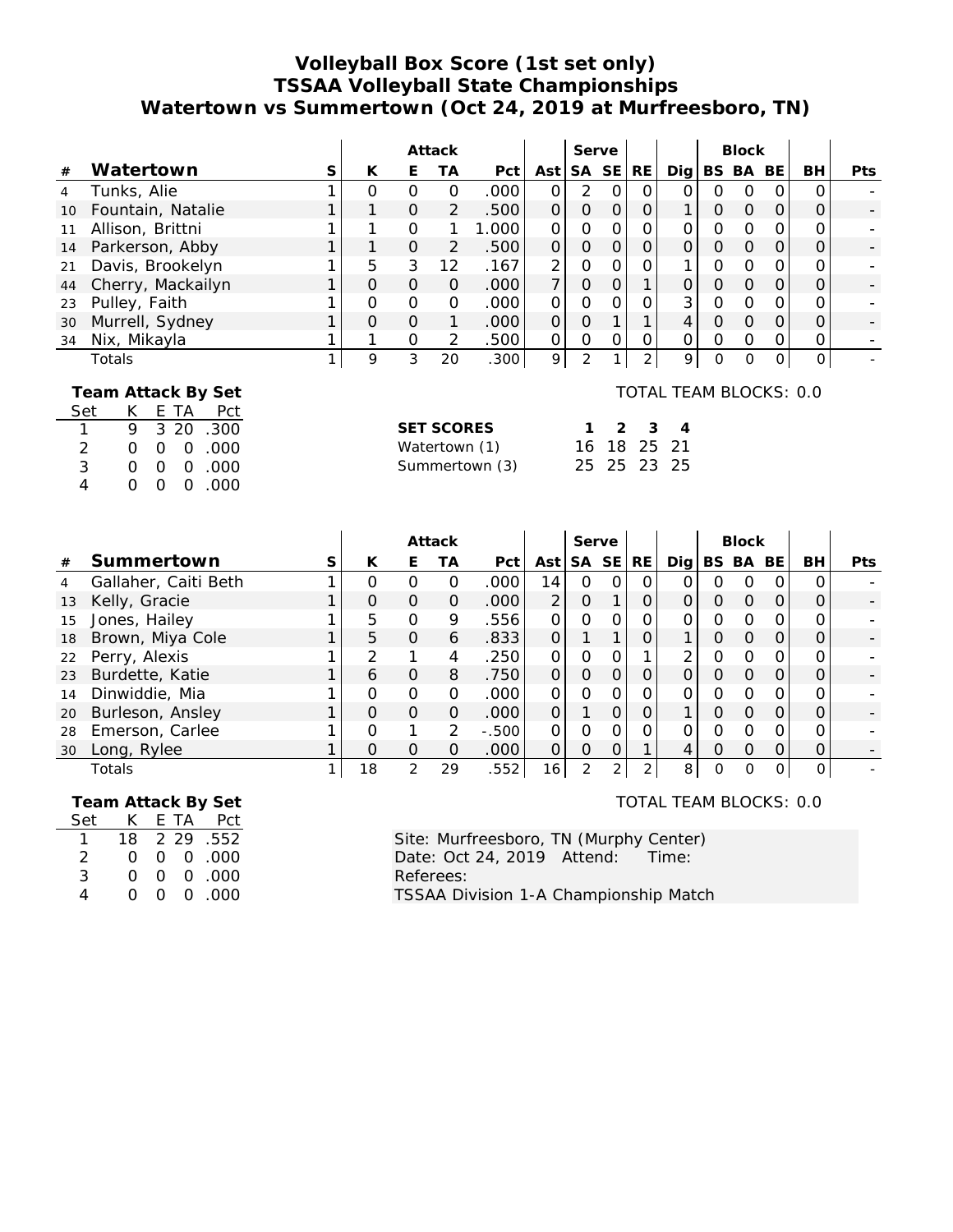#### **Play-by-Play Summary (2nd set)**

#### **Watertown vs Summertown (Oct 24, 2019 at Murfreesboro, TN)**

*For WATERTWN: Davis, Brookelyn/Allison, Brittni; Fountain, Natalie/Cherry, Mackailyn; Parkerson, Abby/Tunks, Alie; libero Murrell, Sydney. For SUMMER: Jones, Hailey/Brown, Miya Cole; Newell, Alexa/Burdette, Katie; Perry, Alexis/Gallaher, Caiti Beth; libero Long, Rylee.* 0-1 [Long, Rylee] Kill by Fountain, Natalie (from Davis, Brookelyn). 1-1 [Davis, Brookelyn] Kill by Burdette, Katie (from Gallaher, Caiti Beth). 2-1 [Brown, Miya Cole] Attack error by Cherry, Mackailyn. 2-2 [Brown, Miya Cole] Kill by Fountain, Natalie (from Davis, Brookelyn). 3-2 [Murrell, Sydney] Attack error by Davis, Brookelyn. 3-3 [Kelly, Gracie] Kill by Fountain, Natalie (from Davis, Brookelyn). 4-3 [Pulley, Faith] Attack error by Nix, Mikayla. 4-4 [Dinwiddie, Mia] Kill by Parkerson, Abby (from Cherry, Mackailyn). 7-5 [Cherry, Mackailyn] Service error. 7-6 [Perry, Alexis] Kill by Davis, Brookelyn (from Cherry, Mackailyn). 7-7 [Parkerson, Abby] Service ace (Burleson, Ansley). 7-8 [Parkerson, Abby] Service ace (Long, Rylee). 8-8 [Parkerson, Abby] Kill by Jones, Hailey (from Gallaher, Caiti Beth). 8-9 [Gallaher, Caiti Beth] Kill by Davis, Brookelyn (from Cherry, Mackailyn). 7-9 [Tunks, Alie] Attack error by Jones, Hailey. 7-10 [Tunks, Alie] Kill by Fountain, Natalie (from Cherry, Mackailyn). *Timeout Summertown.* 7-11 [Tunks, Alie] Attack error by Brown, Miya Cole. 8-11 [Tunks, Alie] Service error. 9-11 [Long, Rylee] Kill by Brown, Miya Cole (from Gallaher, Caiti Beth).

- 10-11 [Long, Rylee] Kill by Long, Rylee.
- 10-12 [Long, Rylee] Service error.
- 10-13 [Davis, Brookelyn] Kill by Fountain, Natalie (from Davis, Brookelyn).
- 11-13 [Davis, Brookelyn] Attack error by Fountain, Natalie.
- 12-13 [Brown, Miya Cole] Attack error by Allison, Brittni.
- 13-13 [Brown, Miya Cole] Kill by Burdette, Katie (from Gallaher, Caiti Beth).
- 14-13 [Brown, Miya Cole] Service ace (Murrell, Sydney).
- 14-14 [Brown, Miya Cole] Kill by Fountain, Natalie (from Davis, Brookelyn).
- 14-15 [Murrell, Sydney] Kill by Davis, Brookelyn.
- 14-16 [Murrell, Sydney] Service ace (Gallaher, Caiti Beth).
- 15-16 [Murrell, Sydney] Service error.
- 16-16 [Kelly, Gracie] Attack error by Fountain, Natalie.
- 17-16 [Kelly, Gracie] Kill by Burdette, Katie (from Gallaher, Caiti Beth).
- 18-16 [Kelly, Gracie] Kill by Burdette, Katie (from Gallaher, Caiti Beth).
- 18-17 [Kelly, Gracie] Kill by Fountain, Natalie (from Davis, Brookelyn).
- 19-17 [Pulley, Faith] Kill by Perry, Alexis (from Gallaher, Caiti Beth).
- 19-18 [Dinwiddie, Mia] Kill by Nix, Mikayla (from Cherry, Mackailyn).
- 20-18 [Cherry, Mackailyn] Kill by Perry, Alexis (from Gallaher, Caiti Beth).
- 21-18 [Perry, Alexis] Attack error by Davis, Brookelyn.

#### *Timeout Watertown.*

- 22-18 [Perry, Alexis] Kill by Brown, Miya Cole (from Gallaher, Caiti Beth).
- 23-18 [Perry, Alexis] Attack error by Davis, Brookelyn (block by Brown, Miya Cole; Jones, Hailey).
- 24-18 [Perry, Alexis] Attack error by Davis, Brookelyn.
- 25-18 [Perry, Alexis] Kill by Brown, Miya Cole (from Gallaher, Caiti Beth).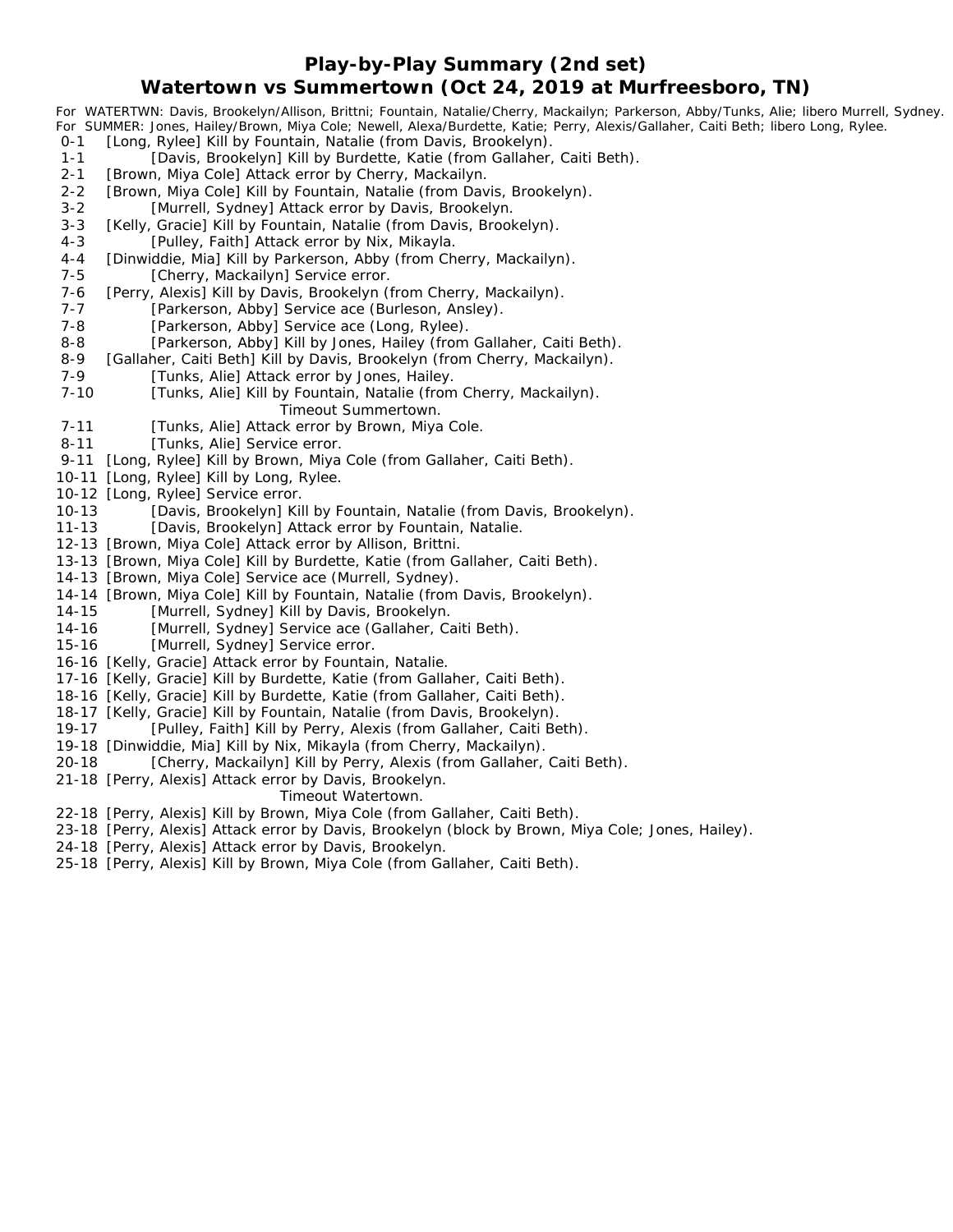## **Volleyball Box Score (2nd set only) TSSAA Volleyball State Championships Watertown vs Summertown (Oct 24, 2019 at Murfreesboro, TN)**

|                |                    |   |          |          | Attack   |                   |          | Serve          |          |     |                        |          | <b>Block</b> |          |    |            |
|----------------|--------------------|---|----------|----------|----------|-------------------|----------|----------------|----------|-----|------------------------|----------|--------------|----------|----|------------|
| #              | Watertown          | S | К        | E        | TА       | Pct               | Ast      | SA SE          |          | RE. | Dia l                  | BS.      | BA           | BE.      | BH | <b>Pts</b> |
| $\overline{4}$ | Tunks, Alie        |   | O        | O        | $\Omega$ | .000              | 0        | O              |          |     | 5                      | 0        | O            | Ο        |    |            |
| 10             | Fountain, Natalie  |   |          | 2        | 15       | .333              | 0        | 0              | $\Omega$ | 0   | 0                      | Ο        | $\Omega$     | 0        | 0  |            |
| 11             | Allison, Brittni   |   | O        | 1        | 3        | $-.333$           | Ω        | Ο              | O        | O   | Ω                      | 0        | $\Omega$     |          |    |            |
| 14             | Parkerson, Abby    |   |          | $\Omega$ | 3        | .333              | $\Omega$ | $\overline{2}$ | $\Omega$ | O   | $\Omega$               | O        | $\Omega$     | O        | Ο  |            |
| 21             | Davis, Brookelyn   |   | 3        | 4        | 10       | $-.100$           | 6        | Ο              | Ω        |     | Ω                      | O        | $\Omega$     | Ω        | Ω  |            |
| 44             | Cherry, Mackailyn  |   | $\Omega$ | 1        | 2        | $-.500$           | 5        | $\Omega$       |          | 0   |                        | O        | $\Omega$     | 0        | 0  |            |
| 23             | Pulley, Faith      |   | O        | $\Omega$ | $\Omega$ | .000              | $\Omega$ | 0              |          |     | 0                      | 0        | $\Omega$     | 0        | Ο  |            |
| 30             | Murrell, Sydney    |   | $\Omega$ | $\Omega$ | $\Omega$ | .000              | $\Omega$ |                |          |     | 3                      | $\Omega$ | $\Omega$     | $\Omega$ | Ο  |            |
| 34             | Nix, Mikayla       |   |          |          | 4        | .000 <sub>1</sub> | 0        | O              | O        | 0   | 0                      | O        | $\Omega$     |          | Ο  |            |
|                | Totals             |   | 12       | 9        | 37       | .081              | 11       | 3              | 3        | 1   | 9                      | 0        | $\Omega$     |          | 0  |            |
|                | Team Attack By Set |   |          |          |          |                   |          |                |          |     | TOTAL TEAM BLOCKS: 0.0 |          |              |          |    |            |

#### **Team Attack By Set**

|     |          |          |                | $1$ cannot consider by soll |  |
|-----|----------|----------|----------------|-----------------------------|--|
| Set | K.       |          |                | E TA Pct                    |  |
|     | ∩.       |          |                | 000.000                     |  |
| 2   | 12       |          |                | 9 37 .081                   |  |
| 3   | Ω        |          |                | $0 \t0 \t.000$              |  |
| 4   | $\Omega$ | $\Omega$ | $\overline{0}$ | .000                        |  |

| <b>SET SCORES</b> |  | $1 \t2 \t3 \t4$ |  |
|-------------------|--|-----------------|--|
| Watertown (1)     |  | 16 18 25 21     |  |
| Summertown (3)    |  | 25 25 23 25     |  |

|    |                      | Attack   |          |               | Serve             |                |          |           |                | <b>Block</b>    |          |               |          |     |            |
|----|----------------------|----------|----------|---------------|-------------------|----------------|----------|-----------|----------------|-----------------|----------|---------------|----------|-----|------------|
| #  | Summertown           | К        | E        | ТA            | Pct               | Ast            | SA.      | <b>SE</b> | RE             | Dia l           | BS.      | BA            | BE       | BH. | <b>Pts</b> |
| 4  | Gallaher, Caiti Beth | Ω        |          | Ο             | .000 <sub>1</sub> | 10             | Ω        | Ω         |                | っ               | O        | O             | $\Omega$ |     |            |
| 13 | Kelly, Gracie        | $\Omega$ | $\Omega$ | $\Omega$      | .000              | 0              | $\Omega$ | $\Omega$  | Ο              | 0               | $\Omega$ | $\Omega$      | $\Omega$ |     |            |
| 15 | Jones, Hailey        |          |          | 2             | .000 <sub>1</sub> | 0              | O        | Ο         | Ο              |                 | O        |               |          |     |            |
| 18 | Brown, Miya Cole     | 3        |          | 5             | .400              | $\overline{O}$ |          | 0         | 0              | 2               | O        |               | $\Omega$ |     |            |
| 22 | Perry, Alexis        | っ        | $\Omega$ | 4             | .500              | 0              | 0        | Ω         | Ω              | 5               | $\Omega$ | ∩             | $\Omega$ |     |            |
| 23 | Burdette, Katie      | 4        | $\Omega$ | 8             | .500              | $\Omega$       | $\Omega$ | $\Omega$  | O              | 0               | $\Omega$ | $\Omega$      | $\Omega$ |     |            |
| 6  | Newell, Alexa        | O        | $\Omega$ | $\mathcal{L}$ | .000              | 0              | $\Omega$ | Ω         | O              |                 | $\Omega$ | $\Omega$      |          |     |            |
| 14 | Dinwiddie, Mia       | O        | O        | $\Omega$      | .000              | $\Omega$       | $\Omega$ | $\Omega$  | O              | 0               | $\Omega$ | $\Omega$      | $\Omega$ |     |            |
| 20 | Burleson, Ansley     | Ω        | $\Omega$ |               | .000              | $\Omega$       | 0        | Ω         |                |                 | O        | ∩             |          |     |            |
| 30 | Long, Rylee          |          | $\Omega$ |               | 1.000             | $\Omega$       | O        |           |                | 3               | $\Omega$ | $\Omega$      | $\Omega$ |     |            |
|    | Totals               |          | っ        | 23            | .391              | 10             |          |           | 3 <sup>1</sup> | 14 <sub>1</sub> | Ο        | $\mathcal{D}$ | $\Omega$ |     |            |

#### **Team Attack By Set**

| Set | K        |    | E TA Pct       |
|-----|----------|----|----------------|
|     | ∩        |    | $0 \t0 \t.000$ |
| 2   | 11       |    | 2 23 .391      |
| 3   | $\Omega$ |    | 00.00          |
| 4   | ∩        | 0. | 0 .000         |

# TOTAL TEAM BLOCKS: 1.0

Site: Murfreesboro, TN (Murphy Center)<br>Date: Oct 24, 2019 Attend: Time: Date: Oct 24, 2019 Attend: Referees: TSSAA Division 1-A Championship Match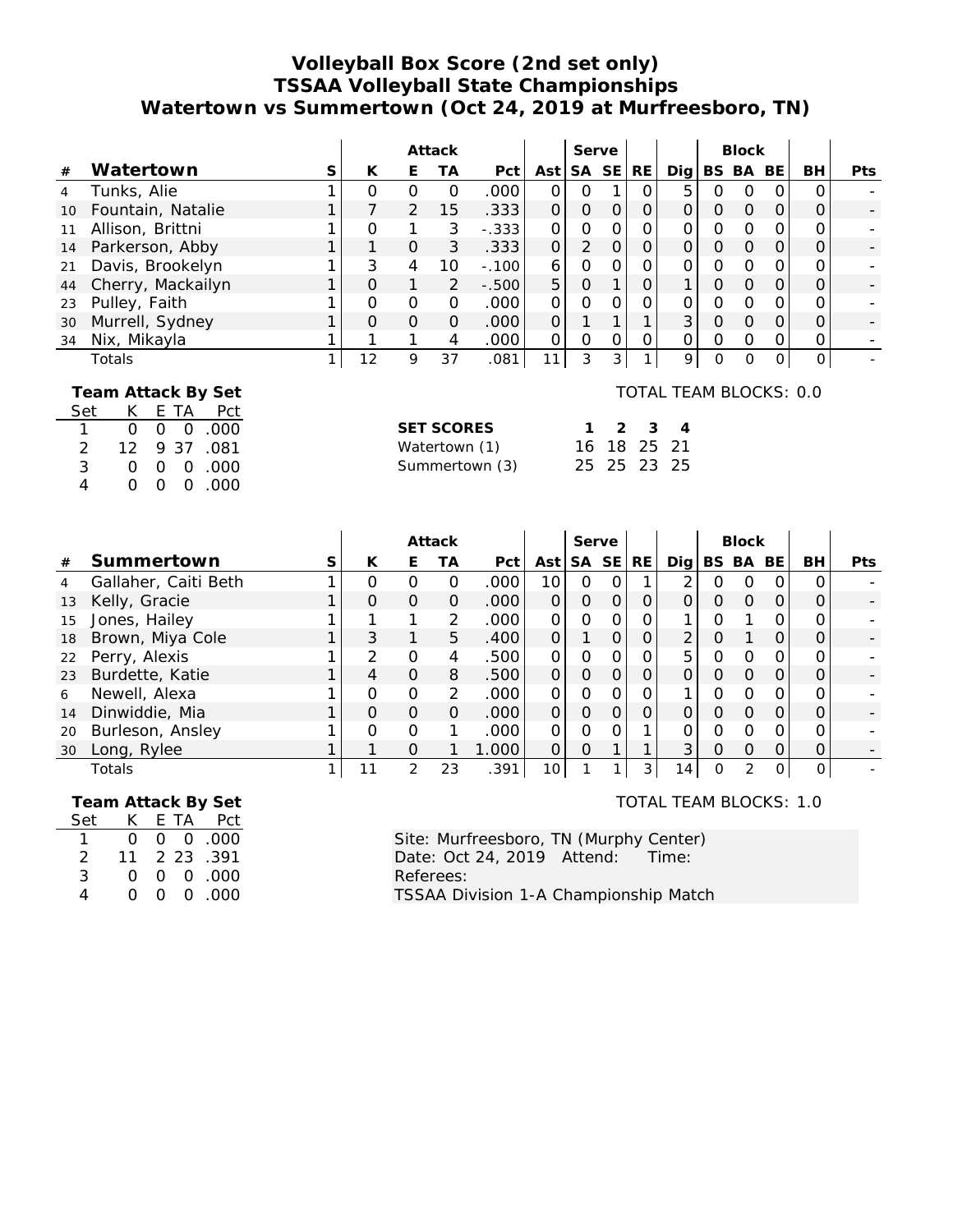**Play-by-Play Summary (3rd set)**

### **Watertown vs Summertown (Oct 24, 2019 at Murfreesboro, TN)**

|           | For SUMMER: Kelly, Gracie/Burdette, Katie; Perry, Alexis/Gallaher, Caiti Beth; Jones, Hailey/Brown, Miya Cole; libero Long, Rylee.         |
|-----------|--------------------------------------------------------------------------------------------------------------------------------------------|
|           | For WATERTWN: Davis, Brookelyn/Allison, Brittni; Fountain, Natalie/Cherry, Mackailyn; Parkerson, Abby/Tunks, Alie; libero Murrell, Sydney. |
| $1 - 0$   | [Davis, Brookelyn] Kill by Burdette, Katie (from Gallaher, Caiti Beth).                                                                    |
| $2 - 0$   | [Kelly, Gracie] Attack error by Fountain, Natalie.                                                                                         |
| $3 - 0$   | [Kelly, Gracie] Service ace (Murrell, Sydney).                                                                                             |
| $4-0$     | [Kelly, Gracie] Kill by Perry, Alexis (from Gallaher, Caiti Beth).                                                                         |
| $4 - 1$   | [Kelly, Gracie] Attack error by Gallaher, Caiti Beth.                                                                                      |
| $4 - 2$   | [Murrell, Sydney] Attack error by Perry, Alexis.                                                                                           |
| $4 - 3$   | [Murrell, Sydney] Kill by Cherry, Mackailyn (from Davis, Brookelyn).                                                                       |
| $5 - 3$   | [Murrell, Sydney] Service error.                                                                                                           |
| $5 - 4$   | [Burleson, Ansley] Kill by Parkerson, Abby (from Davis, Brookelyn), block error by Gallaher, Caiti Beth.                                   |
| $6 - 4$   |                                                                                                                                            |
|           | [Pulley, Faith] Kill by Jones, Hailey (from Gallaher, Caiti Beth).                                                                         |
| $7 - 4$   | [Perry, Alexis] Service ace (Pulley, Faith).                                                                                               |
| $7 - 5$   | [Perry, Alexis] Attack error by Brown, Miya Cole.                                                                                          |
| $7 - 6$   | [Cherry, Mackailyn] Kill by Davis, Brookelyn (from Cherry, Mackailyn).                                                                     |
| $7 - 7$   | [Cherry, Mackailyn] Attack error by Brown, Miya Cole (block by Parkerson, Abby; Davis, Brookelyn).                                         |
| $7 - 8$   | [Cherry, Mackailyn] Kill by Davis, Brookelyn (from Cherry, Mackailyn).                                                                     |
| 7-9       | [Cherry, Mackailyn] Service ace (Dinwiddie, Mia).                                                                                          |
| $7 - 10$  | [Cherry, Mackailyn] Attack error by Brown, Miya Cole (block by Parkerson, Abby; Davis, Brookelyn).                                         |
|           | Timeout Summertown.                                                                                                                        |
| $8 - 10$  | [Cherry, Mackailyn] Kill by Jones, Hailey (from Gallaher, Caiti Beth).                                                                     |
| $8 - 11$  | [Gallaher, Caiti Beth] Kill by Davis, Brookelyn (from Cherry, Mackailyn).                                                                  |
| $8 - 12$  | [Parkerson, Abby] Kill by Allison, Brittni.                                                                                                |
| $8 - 13$  | [Parkerson, Abby] Kill by Davis, Brookelyn (from Cherry, Mackailyn).                                                                       |
| $8 - 14$  | [Parkerson, Abby] Service ace (Perry, Alexis).                                                                                             |
|           | Timeout Summertown.                                                                                                                        |
|           |                                                                                                                                            |
| $8 - 15$  | [Parkerson, Abby] Attack error by Jones, Hailey.                                                                                           |
| $9 - 15$  | [Parkerson, Abby] Kill by Emerson, Carlee (from Gallaher, Caiti Beth).                                                                     |
| $9 - 16$  | [Long, Rylee] Attack error by Burdette, Katie (block by Allison, Brittni; Nix, Mikayla).                                                   |
| $9 - 17$  | [Tunks, Alie] Kill by Davis, Brookelyn.                                                                                                    |
| $9 - 18$  | [Tunks, Alie] Attack error by Brown, Miya Cole.                                                                                            |
| $9 - 19$  | [Tunks, Alie] Service ace (Brown, Miya Cole).                                                                                              |
| $10 - 19$ | [Tunks, Alie] Kill by Burdette, Katie (from Gallaher, Caiti Beth).                                                                         |
| $10 - 20$ | [Brown, Miya Cole] Kill by Fountain, Natalie (from Davis, Brookelyn).                                                                      |
| $10 - 21$ | [Davis, Brookelyn] Attack error by Kelly, Gracie.                                                                                          |
| $11 - 21$ | [Davis, Brookelyn] Kill by Burdette, Katie (from Kelly, Gracie).                                                                           |
|           | 12-21 [Kelly, Gracie] Service ace (Murrell, Sydney).                                                                                       |
|           | 13-21 [Kelly, Gracie] Attack error by Fountain, Natalie.                                                                                   |
|           | 14-21 [Kelly, Gracie] Kill by Perry, Alexis (from Kelly, Gracie).                                                                          |
|           | Timeout Watertown.                                                                                                                         |
|           | 15-21 [Kelly, Gracie] Kill by Burdette, Katie (from Gallaher, Caiti Beth).                                                                 |
|           | 15-22 [Kelly, Gracie] Kill by Fountain, Natalie (from Davis, Brookelyn).                                                                   |
| $16 - 22$ |                                                                                                                                            |
|           | [Murrell, Sydney] Service error.                                                                                                           |
|           | 16-23 [Burleson, Ansley] Kill by Fountain, Natalie (from Davis, Brookelyn).                                                                |
| $16 - 24$ | [Pulley, Faith] Kill by Nix, Mikayla (from Davis, Brookelyn).                                                                              |
| $17 - 24$ | [Pulley, Faith] Kill by Perry, Alexis (from Gallaher, Caiti Beth).                                                                         |
|           | 18-24 [Perry, Alexis] Kill by Jones, Hailey (from Gallaher, Caiti Beth).                                                                   |
|           | 19-24 [Perry, Alexis] Attack error by Parkerson, Abby (block by Gallaher, Caiti Beth; Jones, Hailey).                                      |
|           | 20-24 [Perry, Alexis] Kill by Jones, Hailey (from Gallaher, Caiti Beth).                                                                   |
|           | Timeout Watertown.                                                                                                                         |
|           | 21-24 [Perry, Alexis] Kill by Jones, Hailey.                                                                                               |
|           | 22-24 [Perry, Alexis] Attack error by Nix, Mikayla.                                                                                        |
|           | 23-24 [Perry, Alexis] Attack error by Davis, Brookelyn.                                                                                    |

23-25 [Perry, Alexis] Kill by Nix, Mikayla (from Cherry, Mackailyn).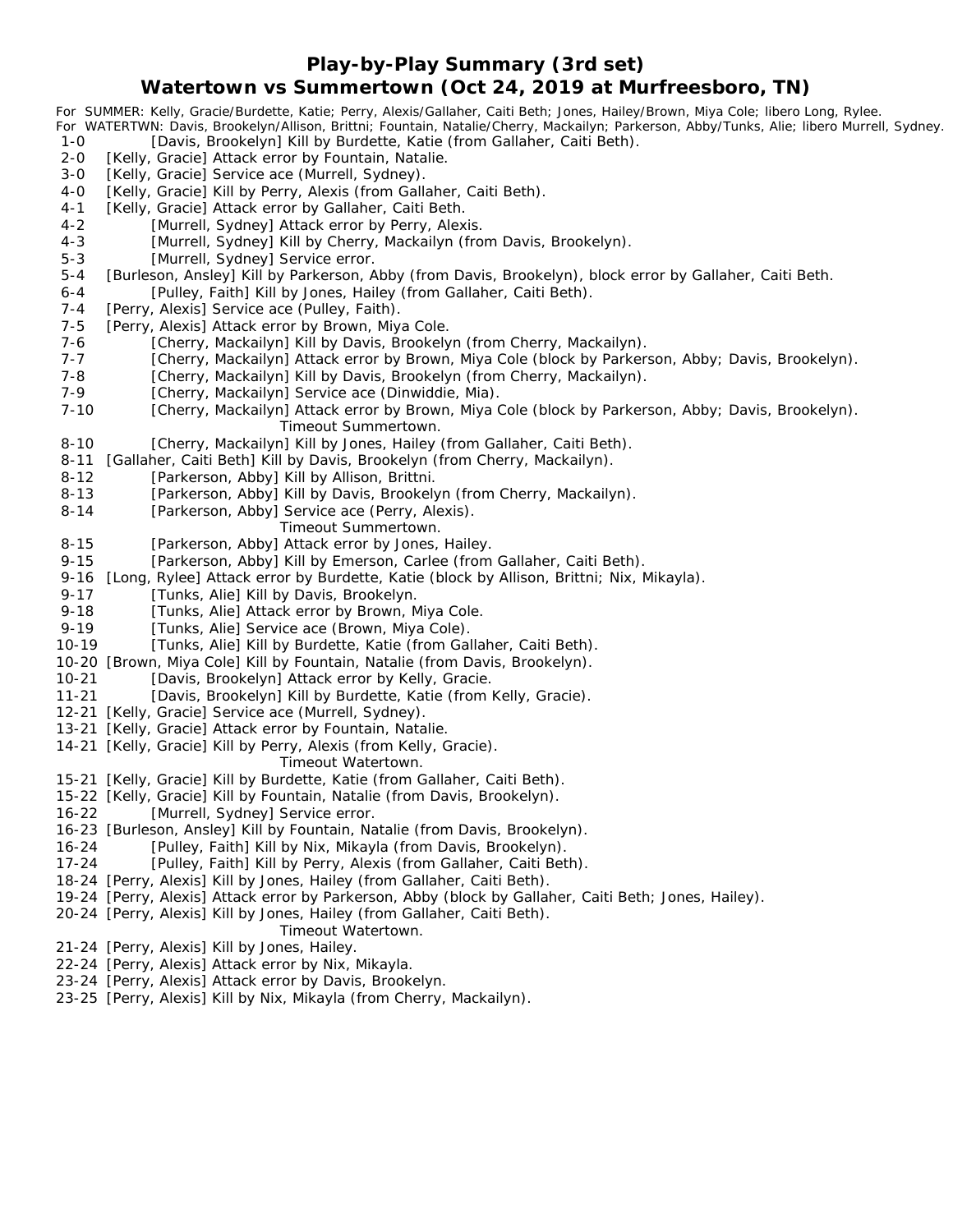## **Volleyball Box Score (3rd set only) TSSAA Volleyball State Championships Watertown vs Summertown (Oct 24, 2019 at Murfreesboro, TN)**

|                                             |                   |   | Attack   |          | Serve    |      |     | <b>Block</b> |           |     |                        |          |          |           |           |            |
|---------------------------------------------|-------------------|---|----------|----------|----------|------|-----|--------------|-----------|-----|------------------------|----------|----------|-----------|-----------|------------|
| #                                           | Watertown         | S | К        | E        | ТA       | Pct  | Ast | <b>SA</b>    | <b>SE</b> | RE. | Dia l                  |          | BS BA    | <b>BE</b> | <b>BH</b> | <b>Pts</b> |
| $\overline{4}$                              | Tunks, Alie       |   | O        | $\Omega$ | $\Omega$ | .000 | Ο   |              | O         | Ο   | 0                      | Ο        | $\Omega$ | Ο         | 0         |            |
| 10                                          | Fountain, Natalie |   | 3        | 2        | 16       | .062 | 0   | 0            | $\Omega$  | 0   |                        | O        | $\Omega$ | $\Omega$  | Ο         |            |
| 11                                          | Allison, Brittni  |   |          | $\Omega$ | 2        | .500 | Ο   | 0            | 0         |     | ი                      | 0        |          |           |           |            |
| 14                                          | Parkerson, Abby   |   | 1        | 1        | 3        | .000 | O   |              | 0         | 0   |                        | $\Omega$ | 2        | $\Omega$  | Ο         |            |
| 21                                          | Davis, Brookelyn  |   | 5        |          | 8        | .500 | 6   | O            | 0         |     |                        | 0        | 2        | Ο         | Ο         |            |
| 44                                          | Cherry, Mackailyn |   | 1        | $\Omega$ | 4        | .250 | 5   |              | $\Omega$  | 0   | 3                      | O        | $\Omega$ | $\Omega$  | 0         |            |
| 23                                          | Pulley, Faith     |   | O        | 0        | $\Omega$ | .000 | Ο   | 0            |           |     | 2                      | 0        | $\Omega$ |           | Ο         |            |
| 30                                          | Murrell, Sydney   |   | $\Omega$ | $\Omega$ | $\Omega$ | .000 | 0   | 0            | 2         | 2   | 6                      | O        | $\Omega$ | O         | Ο         |            |
| 34                                          | Nix, Mikayla      |   | 2        |          | 5        | .200 | 0   | $\Omega$     | 0         |     | 3                      | Ο        |          |           | 0         |            |
|                                             | Totals            |   | 13       | 5        | 38       | .211 | 11  | 3            | 2         | 3   | 7                      | O        | 6        |           | 0         |            |
| Team Attack By Set<br>Pct<br>Set<br>E<br>ТA |                   |   |          |          |          |      |     |              |           |     | TOTAL TEAM BLOCKS: 3.0 |          |          |           |           |            |

| Set           |    |  | EIA PCI                |
|---------------|----|--|------------------------|
| $\mathbf{1}$  |    |  | 000.000                |
| $\mathcal{P}$ | ∩  |  | $0\quad 0\quad .000$   |
| 3             |    |  | 13 5 38 .211           |
| 4             | 0. |  | $0 \quad 0 \quad .000$ |

| <b>SET SCORES</b> |  | $1 \t2 \t3 \t4$ |  |
|-------------------|--|-----------------|--|
| Watertown (1)     |  | 16 18 25 21     |  |
| Summertown (3)    |  | 25 25 23 25     |  |

|    |                      |   | Attack   |          |               | Serve             |          |          | <b>Block</b> |          |     |   |       |    |           |            |
|----|----------------------|---|----------|----------|---------------|-------------------|----------|----------|--------------|----------|-----|---|-------|----|-----------|------------|
| #  | Summertown           | S | К        | Е        | ТA            | Pct               | Ast      | SA SE    |              | RE.      | Dig |   | BS BA | BE | <b>BH</b> | <b>Pts</b> |
| 4  | Gallaher, Caiti Beth |   |          |          | $\mathcal{P}$ | $-.500$           | 10       | Ω        |              | $\Omega$ | 3   |   |       |    |           |            |
| 13 | Kelly, Gracie        |   | $\Omega$ |          |               | $-1.000$          | 2        | 2        | $\Omega$     |          |     | ი |       |    |           |            |
| 15 | Jones, Hailey        |   | 5        |          |               | .364              | 0        | Ω        |              |          |     | ი |       |    |           |            |
| 18 | Brown, Miya Cole     |   | $\Omega$ | 4        | 11            | $-.364$           | $\Omega$ | 0        |              |          | 3   | Ο |       |    |           |            |
| 22 | Perry, Alexis        |   | 3        |          | 6             | .333              | $\Omega$ |          |              |          | 5   |   |       |    |           |            |
| 23 | Burdette, Katie      |   |          |          | 9             | .333              | $\Omega$ | $\Omega$ |              |          |     | 0 |       |    |           |            |
| 14 | Dinwiddie, Mia       |   |          | $\Omega$ | Ο             | .000              | ∩        | O        |              |          |     |   |       |    |           |            |
| 20 | Burleson, Ansley     |   | ∩        | $\Omega$ | O             | .000              | $\Omega$ | Ω        | $\Omega$     | 0        |     |   |       |    |           |            |
| 28 | Emerson, Carlee      |   |          | $\Omega$ | フ             | .500              | O        | Ω        |              |          |     | ∩ |       |    |           |            |
| 30 | Long, Rylee          |   | ∩        | $\Omega$ | O             | .000 <sub>1</sub> |          | Ω        | $\Omega$     | $\Omega$ |     | ი |       |    |           |            |
|    | Totals               |   | 13       | 9        | 42            | 095               | 12       | 3        |              | 3        | 19  | ∩ |       |    |           |            |

 **Team Attack By Set** Set K E TA Pct 1 0 0 0 . 0 0 0 2 0 0 0 . 0 0 0

3 13 9 42 .095 4 0 0 0 . 0 0 0

TOTAL TEAM BLOCKS: 1.0

Site: Murfreesboro, TN (Murphy Center)<br>Date: Oct 24, 2019 Attend: Time: Date: Oct 24, 2019 Attend: Referees: TSSAA Division 1-A Championship Match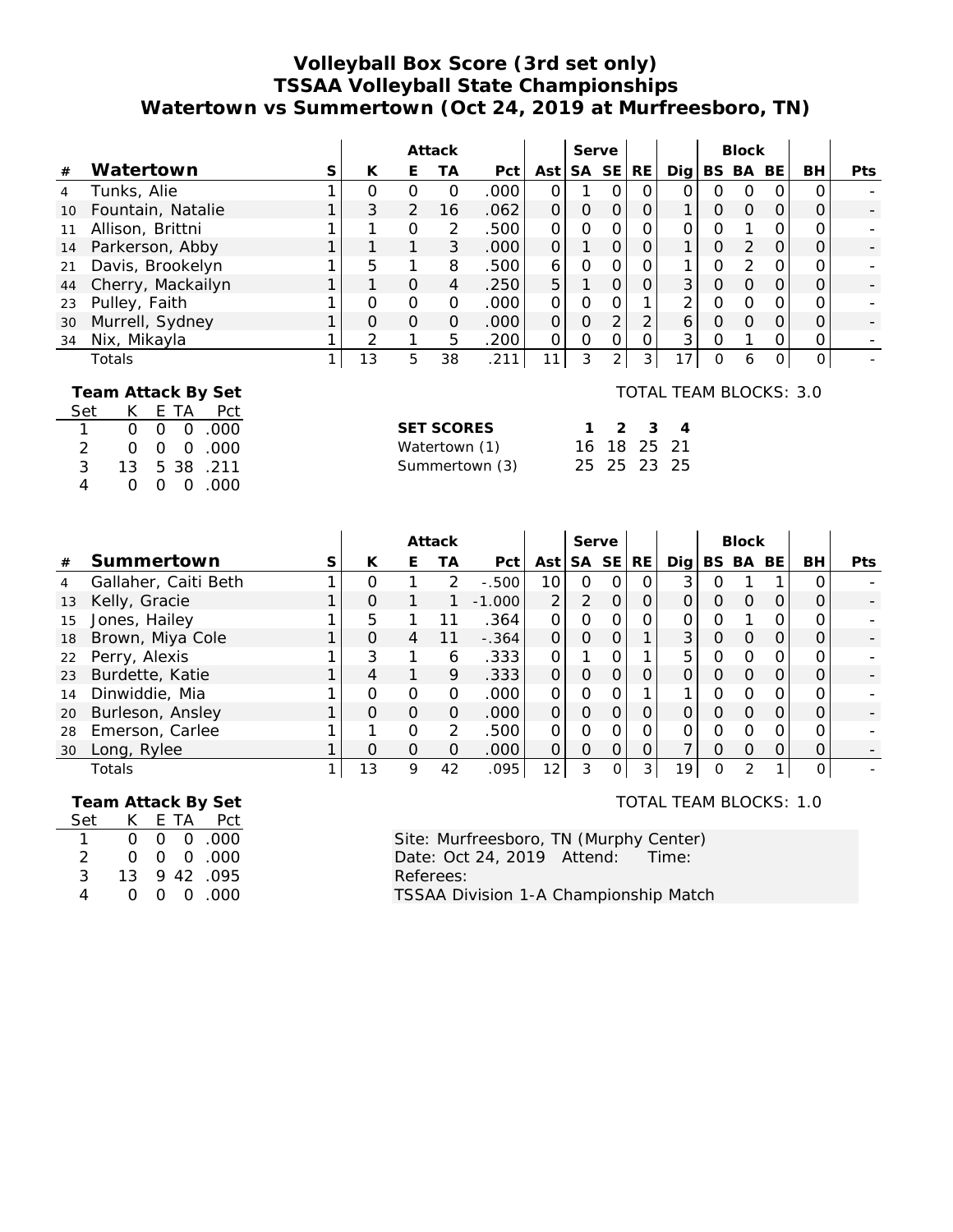**Play-by-Play Summary (4th set)**

### **Watertown vs Summertown (Oct 24, 2019 at Murfreesboro, TN)**

*For SUMMER: Jones, Hailey/Brown, Miya Cole; Newell, Alexa/Burdette, Katie; Perry, Alexis/Gallaher, Caiti Beth; libero Long, Rylee. For WATERTWN: Davis, Brookelyn/Allison, Brittni; Fountain, Natalie/Cherry, Mackailyn; Parkerson, Abby/Tunks, Alie; libero Murrell, Sydney.* 1-0 [Long, Rylee] Attack error by Fountain, Natalie. 2-0 [Long, Rylee] Kill by Brown, Miya Cole (from Gallaher, Caiti Beth). 3-0 [Long, Rylee] Kill by Burdette, Katie (from Newell, Alexa). 3-1 [Long, Rylee] Kill by Fountain, Natalie (from Davis, Brookelyn). 4-1 [Davis, Brookelyn] Kill by Burdette, Katie (from Gallaher, Caiti Beth). 5-1 [Gallaher, Caiti Beth] Attack error by Fountain, Natalie. 6-1 [Brown, Miya Cole] Kill by Burdette, Katie (from Gallaher, Caiti Beth). 6-2 [Brown, Miya Cole] Attack error by Perry, Alexis. 6-3 [Murrell, Sydney] Attack error by Perry, Alexis. 7-3 [Murrell, Sydney] Kill by Burdette, Katie (from Kelly, Gracie). 7-4 [Kelly, Gracie] Service error. 7-5 [Pulley, Faith] Service ace (Brown, Miya Cole). 7-6 [Pulley, Faith] Service ace (Brown, Miya Cole). 8-6 [Pulley, Faith] Kill by Burdette, Katie (from Gallaher, Caiti Beth). 9-6 [Dinwiddie, Mia] Kill by Jones, Hailey (from Gallaher, Caiti Beth). 9-7 [Dinwiddie, Mia] Kill by Nix, Mikayla (from Cherry, Mackailyn). 10-7 [Cherry, Mackailyn] Kill by Jones, Hailey (from Gallaher, Caiti Beth). 11-7 [Perry, Alexis] Attack error by Davis, Brookelyn. 11-8 [Perry, Alexis] Kill by Davis, Brookelyn (from Cherry, Mackailyn). 12-8 [Parkerson, Abby] Kill by Jones, Hailey (from Gallaher, Caiti Beth). 13-8 [Gallaher, Caiti Beth] Attack error by (block by Brown, Miya Cole; Jones, Hailey). *Timeout Watertown.* 14-8 [Gallaher, Caiti Beth] Kill by Brown, Miya Cole (from Gallaher, Caiti Beth). 14-9 [Gallaher, Caiti Beth] Kill by Davis, Brookelyn (from Cherry, Mackailyn). 14-10 [Tunks, Alie] Attack error by Jones, Hailey. 14-11 [Tunks, Alie] Service ace (Long, Rylee). *Timeout Summertown.* 14-12 [Tunks, Alie] Kill by Davis, Brookelyn. 15-12 [Tunks, Alie] Service error. 15-13 [Long, Rylee] Kill by Fountain, Natalie (from Davis, Brookelyn). 16-13 [Davis, Brookelyn] Kill by Burdette, Katie (from Gallaher, Caiti Beth). 16-14 [Brown, Miya Cole] Kill by Fountain, Natalie. 16-15 [Murrell, Sydney] Service ace (Brown, Miya Cole). 17-15 [Murrell, Sydney] Ball handling error by Parkerson, Abby. 18-15 [Kelly, Gracie] Attack error by Fountain, Natalie. 18-16 [Kelly, Gracie] Kill by Cherry, Mackailyn (from Davis, Brookelyn). 19-16 [Pulley, Faith] Kill by Burdette, Katie (from Gallaher, Caiti Beth). 19-17 [Dinwiddie, Mia] Kill by Nix, Mikayla (from Davis, Brookelyn). 19-18 [Cherry, Mackailyn] Kill by Davis, Brookelyn (from Cherry, Mackailyn). 20-18 [Cherry, Mackailyn] Attack error by Cherry, Mackailyn. 20-19 [Perry, Alexis] Attack error by Brown, Miya Cole. 21-19 [Parkerson, Abby] Kill by Jones, Hailey. *Timeout Watertown.* 22-19 [Gallaher, Caiti Beth] Kill by Brown, Miya Cole (from Gallaher, Caiti Beth). 22-20 [Gallaher, Caiti Beth] Kill by Davis, Brookelyn (from Cherry, Mackailyn).

- 23-20 [Tunks, Alie] Kill by Jones, Hailey (from Gallaher, Caiti Beth).
- 23-21 [Long, Rylee] Kill by Allison, Brittni.
- 24-21 [Davis, Brookelyn] Kill by Brown, Miya Cole (from Gallaher, Caiti Beth).
- 25-21 [Brown, Miya Cole] Kill by Burdette, Katie (from Gallaher, Caiti Beth).

SUMMERTOWN 3, WATERTOWN 1